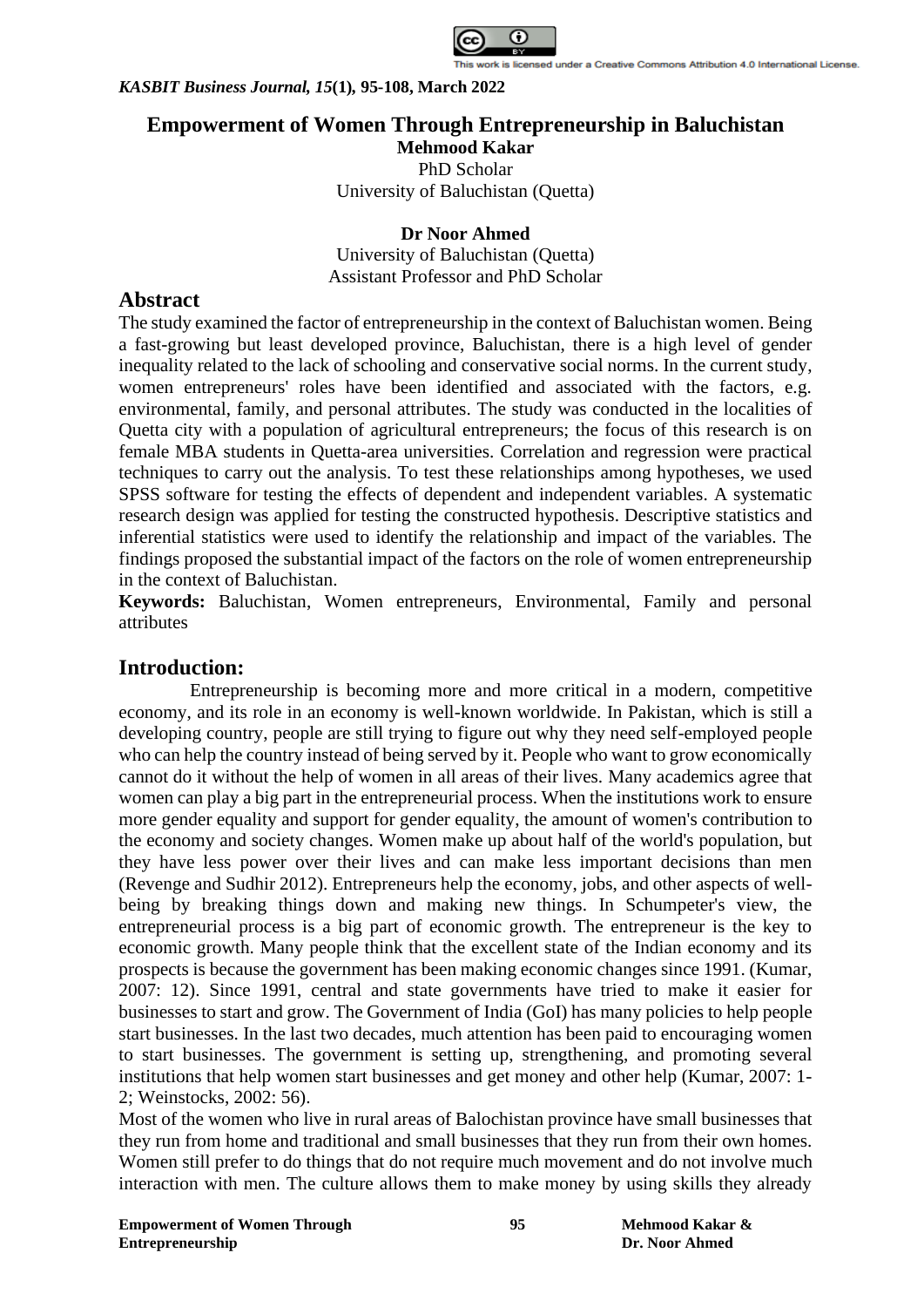

have. In Balochistan, religious beliefs play a significant role in the culture, especially in honour, because a woman is thought to be the centre of honour for the people.

Women in the province are more likely to be poor because of local traditions. A survey by Shinwari (2008) shows that most Pashtun people think that women should be able to get an education and get better healthcare, but they do not like the idea of women working or becoming more powerful. This study, then, will look at how the SRSP helps women start businesses by giving them small loans in rural areas of Balochistan. The study's findings are expected to raise awareness about the power of women entrepreneurs, who are traditionally limited in how they can organise and run their businesses. They will also be helpful for researchers, policymakers, government and non-governmental organisations that want to help women entrepreneurs.

## *1.1 Research Questions*

The following questions have been asked in order to direct the research and meet the research goals:

1. How do factors that make people want to start their businesses in agriculture help women become more economically powerful?

2. What problems do women face when they start their businesses in agriculture?

3. How do social and cultural factors affect women's economic power in agricultural entrepreneurship?

4. How does women's support in agricultural entrepreneurship affect their economic power?

5. How does economic empowerment affect the rules for women who start businesses in agriculture?

## **Literature review:**

In the 1970s, when empowerment was first articulated formally, Brazilian educator Paulo Freire invented the word in his book Pedagogy of the Oppressed (Hossain 2010). In the context of the development debate, "women's empowerment has increasingly become a popular concept" (Parpart 2002 cited in Hossain 2012:20). Empowerment often enhances an individual's spiritual, political, social or economic strength. Encouraging the empowered to believe in their skills is often necessary (Behal 2011). The concept of "empowerment" involves personal development (Mayoux 1998). Empowerment is a social development process that gives people the freedom to make their own decisions (Kabeer 1999).

Additionally, the ability and right to make decisions are part of empowerment. Feminists believe that empowerment encompasses various factors, from financial well-being to artistic gender and preferences (Bali-Swain 2006 referenced in Kulkarni 2011:11). Using Longwe's (1991) framework, it is possible to distinguish between several aspects of empowerment. There is a "welfare" "degree when it comes to essentials." Another measure of equity is the "degree" of access: the extent to which everyone has equal access to education, land, and credit. As a third consideration, consider the "degree" of conscientisation and awarenessraising that has taken place. For the fourth time, the "degree" of participation and mobilisation is defined as the point at which choices can be accepted equally by all parties involved.

Humans have a "degree of control" over their environment when making decisions. Individuals and groups must be empowered to make workable development and life choices and convert these choices into desired actions and outcomes, according to the Longwe structure of the Longwe organisation. Increasing an individual's or group's ability to make sound decisions about their growth and development, as well as to put those decisions into action to achieve the results they wish, is a critical component of empowerment, according to Krishna (2003). (Kulkarni 2011:17). According to Barakat (1994), this empowerment process has resulted in significant change by employing methodologies and local problem-solving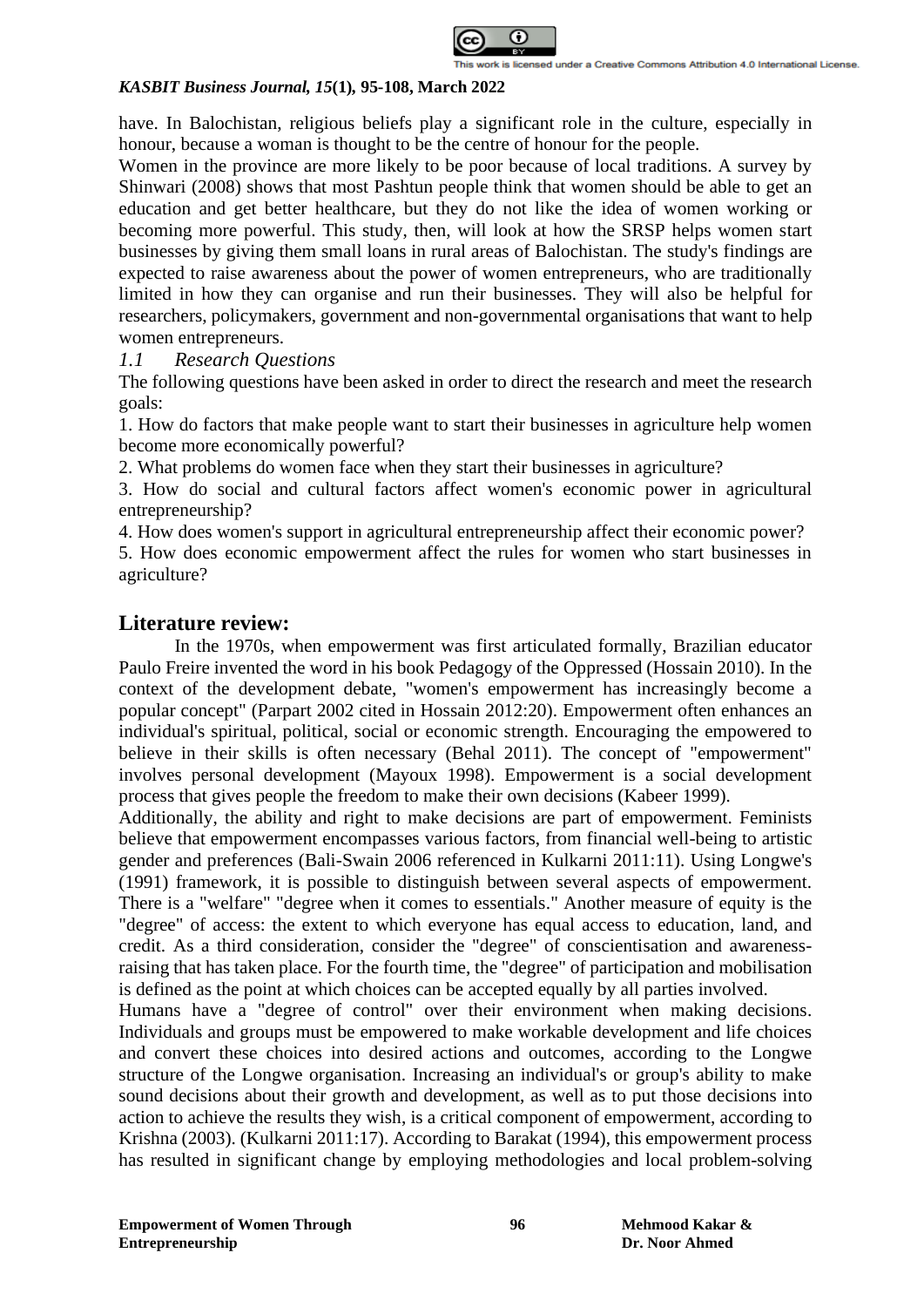

efforts (Nawaz 2010:64). Making judgments and allocating resources are essential (Luttrell et al., 2009).

When defining the term "empowerment," experts like Robert Adams argue that no single definition exists. As a result, people who should be able to use and benefit from the phrase and its associated behaviours may be excluded from such definitions(Luttrell et al., 2009). The term "empowerment" is defined as "the ability of an individual, group, or community to take charge of their circumstances; to exercise power, and to achieve their own goals; it is also defined as the process by which they can assist themselves and others in order to maximise their quality of life." Those who do not have an equitable share of resources, according to one definition, can gain more access to and control over those resources(Luttrell et al., 2009). People who do not have an equal share of resources can obtain access to and control those resources through a deliberate, ongoing process centred on the local community that combines mutual respect, critical reflection, compassion, and collective engagement. The activities of rural development organisations are solely accountable for empowering rural people in their own right. Agriculture growth, social and economic infrastructure development, equal pay initiatives, public health and education initiatives, village planning and nutrition initiatives, and information dissemination are all part of the rural development programme(Luttrell et al., 2009). The activities of rural development organisations are solely accountable for empowering rural people in their own right. Development programmes for rural areas should include everything from agricultural expansion to creating decent pay to affordable housing, public health, education, and village planning. The activities of rural development organisations are solely accountable for empowering rural people in their own right (Ali & Ahmed, 2011).

Development programmes for rural areas should include everything from agricultural expansion to creating decent pay to affordable housing, public health, education, and village planning. The activities of rural development organisations are solely accountable for empowering rural people in their own right. Building social and economic infrastructure, paying a living wage to all, providing adequate housing for the rural populace, preparing for the community's future, and improving nutrition are all part of rural development (Ali  $\&$ Ahmed, 2011). Rural transformation is frequently referred to as "rural development." According to the United Nations' definition of "empowerment," this phrase refers to policies and practices that aim to empower individuals and communities to advocate for themselves and represent their interests responsibly and self-determined. A process of self-empowerment and professional support can help individuals overcome their emotions of helplessness and lack of influence by teaching them how to understand and utilise their resources. Empowerment is used by many different concepts and disciplines, such as social movements and organisations' research and community development. Empowerment teaches you how to see things from a variety of perspectives. Empowerment's meaning is often more widely known than its definition or description in today's empowerment literature. According to Rappler (1984), empowerment can be easily defined in its absence, but it is more difficult to define how it manifests itself. Is the concept even debatable? - A single definition of empowerment might lead to efforts to accomplish it being formulaic or prescription-like, which is at odds with the concept of empowerment, according to Zimmerman (1984). However, we need a common understanding of what it means to be empowered if we are to consistently assess our programmes and the individuals with whom we engage. According to Bailey (1992), the concept of empowerment used in our efforts and programmes would change depending on the person and the circumstances. It is possible to empower marginalised people directly or with the help of non-marginalised people who are willing to share their access to these opportunities with those on the margins. To counter any denial of these possibilities, proactive measures are also taken. To remove any future need for charity or welfare on the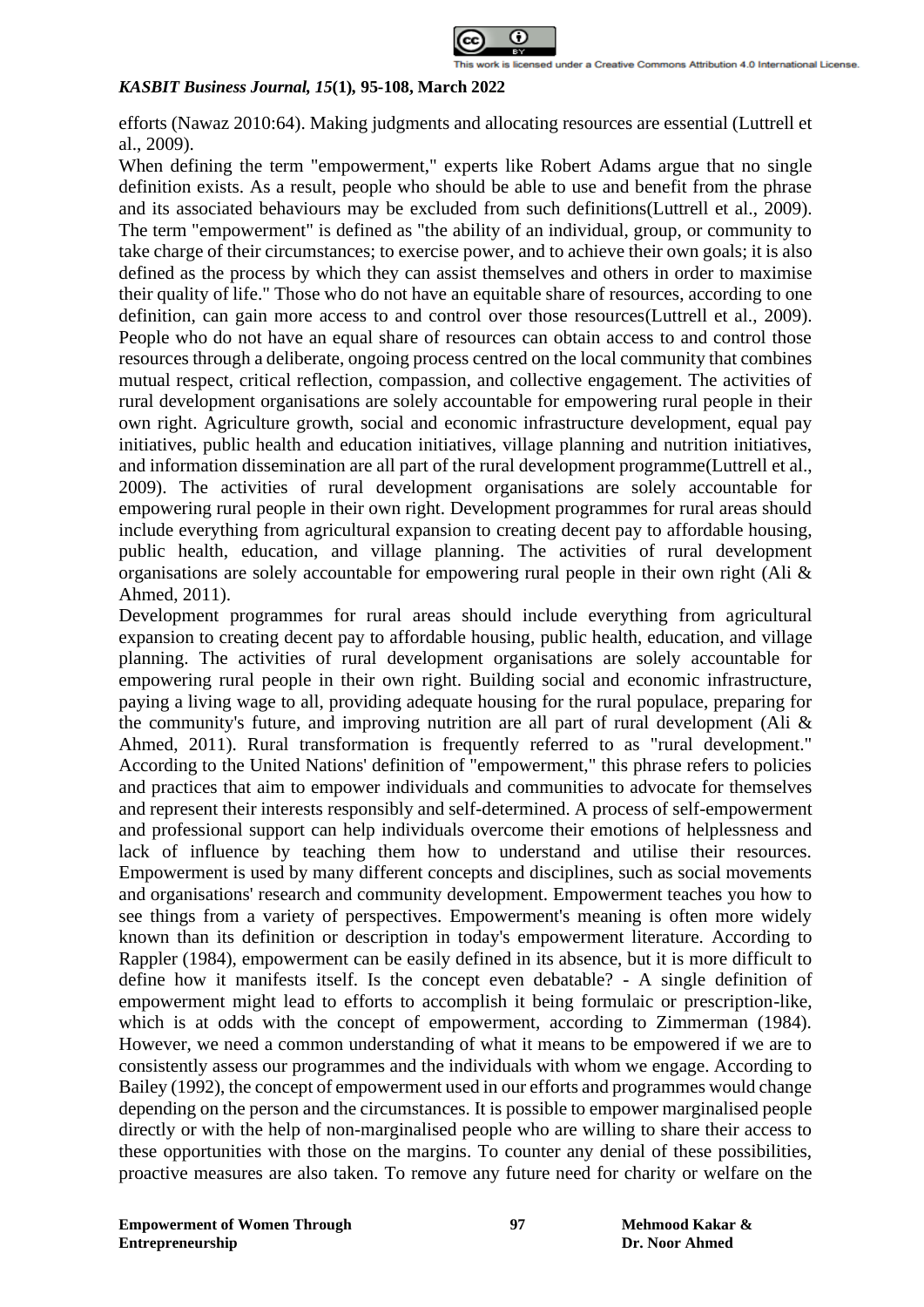

part of group members, empowerment involves training and building self-sufficiency capacities. It may be challenging to get started with this treatment and finish it. Several advantages accrue to young people who take part in well-established empowerment programmes. Youth inclusion and empowerment practices become part of the company's and the community's ethos (Ali & Ahmed, 2011). These programmes also have a positive impact on adults and organisations. Program improvements and improved participation from young people in the programme stem from becoming more connected and sensitive to the needs of teenagers in the community (Symezz, 2012). Women's "Empowerment" is a term used to describe strengthening and developing women's social, economic, political, and legal strength to achieve equal rights for women and instil confidence in them to claim their rights. In both economics and development, the issue of gaining the right to vote has become a hot button issue. This lens can help identify other methods to marginalise different genders in a particular political or social setting. According to the United Nations' definition of "empowerment," this phrase refers to policies and practices that aim to empower individuals and communities to advocate for themselves and represent their interests responsibly and self-determined (Bailey,1992). A process of self-empowerment and professional support can help individuals overcome their emotions of helplessness and lack of influence by teaching them how to understand and utilise their resources. Girls' and women's education spans various issues and debates surrounding education (from elementary school to post-secondary education to health education) for both genders. Gender equality, educational access, and poverty alleviation are among the subjects covered in this book. Historically, education has been divided along gender lines, and religious teachings on education have also dominated and remain relevant in contemporary discussions about the education of females on a global scale. Single-sex education, religious education, and religious teachings on education are all involved. Feminism's emphasis on the necessity of women's education has raised awareness of its importance, but the topic is far from limited to one area. There are many examples, including AIDS education. There is still a long way to go until free public elementary and secondary education for all students, regardless of gender, is considered the global standard. Many Western countries have seen women outpace men in some country areas when it comes to education. Women earned 62% of associate degrees, 58% of bachelor's degrees, 60% of master's degrees, and 50% of doctorate degrees in the United States in 2005/2006. Disabled women's education has also improved during the past few decades (Nurin and Khalid, 2012). When Giusi Spagnolo graduated from college in 2011, she became the first woman with Down syndrome in Europe. At the University of Palermo in Italy, she received her undergraduate degree. Since her assassination was reduced to her pursuit of an education at a young age, the background surrounding Malala's shooting was completely ignored (Syed et al., 2016). They did not raise concerns about American intervention, poverty or government corruption. Women's education has been shown to benefit their health and economic future and their communities by raising the educational attainment of young women. When a mother is illiterate or has no education, her child's mortality rate is twice as high as when she is educated. In the world's poorest countries, half of all female secondary school students do not complete their education. According to a study, girls' lifetime wages improve by 15% for every additional year of schooling they complete (Nurin and Khalid, 2012). In order to raise the standard of living for their children, women spend a larger percentage of their income on their families than men. However, despite this, several obstacles stand to female education. Some African countries, including Burkina Faso, do not allow female students to use the school's private bathroom, which is one of the reasons they are unlikely to attend school. Each jurisdiction's education system is unique in terms of administration, curriculum, and staff, but all have an impact on pupils. Women's rights have grown, and formal education has become a sign of progress and a step towards gender equality (Moolji, Gynsee & Stidla 2015). A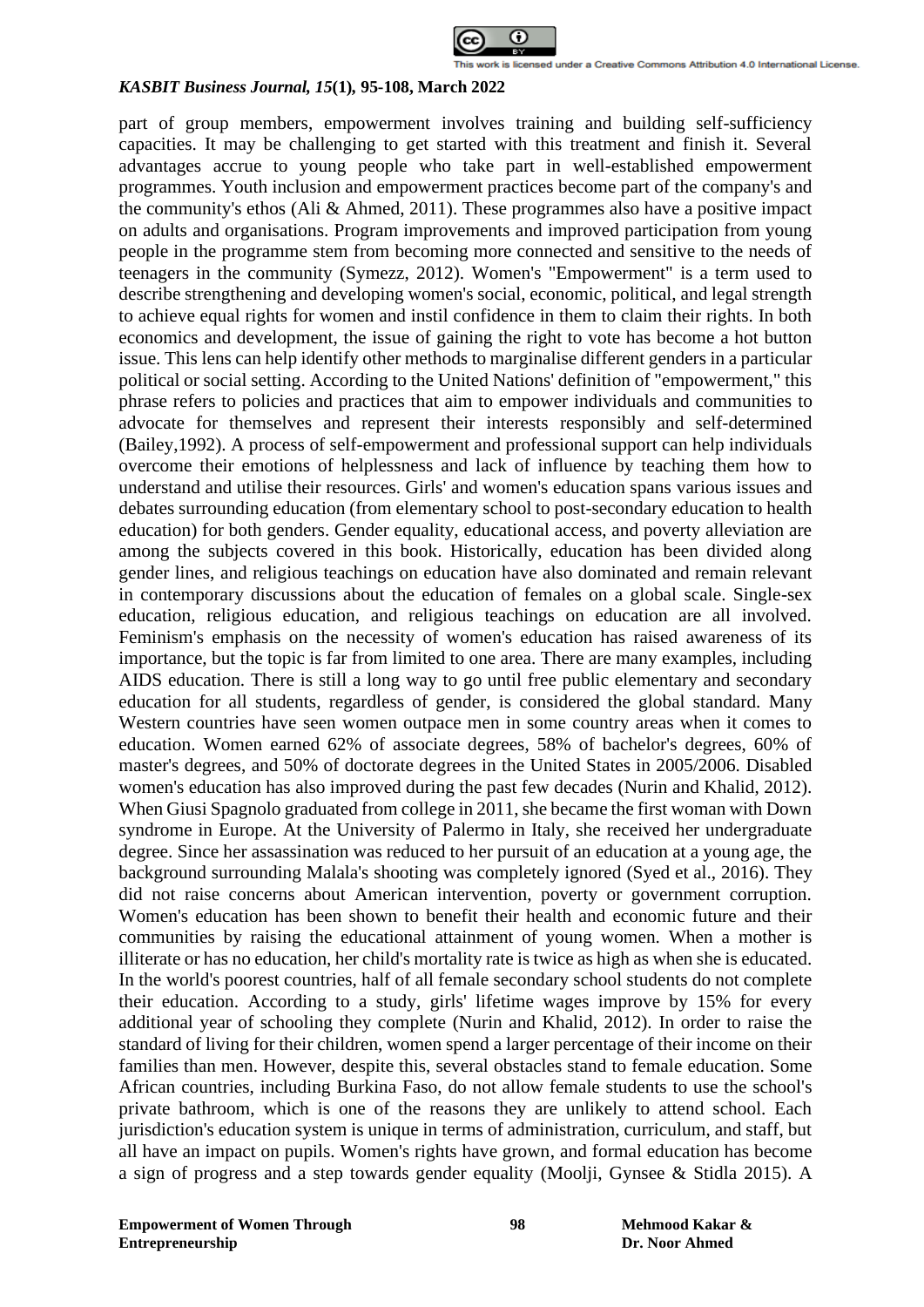

comprehensive approach is needed to achieve true gender equality. Girl power and women's education as answers to eradicating violence against women and economic dependency on men are likely to take precedence, obscuring how context, history, and other variables affect women (Khoja-Moolji, 2015). She used girls' education as a focus point, history, and issue to which she responded when she linked Malala Yousafzai's tragic death in Pakistan to the kidnapping of schoolgirls in Nigeria. Education has always played an important part in the development of human society. In addition to the beginning of an individual's knowledge, information, and consciousness, this will likely herald the beginning of a strategy for holistic development and transformation.

Khoja-Moolji, (2015) Women's ability to build social networks based on mutual respect and equality and their development of the crucial social good of self-respect are intimately linked to their educational attainment. Additionally, it is vital for mobility (utilising work and political participation) and health and quality of life (through the connection to bodily integrity). As a result of education, women can engage in politics and ensure that their thoughts and concerns are considered when drafting public policy.

Women's access to the legal system is just as important as men's. Syed et al. (2002) Pakistani women's education is influenced by their religious and cultural traditions, which must be considered. Understandably, some women would prefer to maintain their conventional roles simply because they are used to them and have grown up with them. It would be an enormous advantage for women to have the power to make their own decisions. To be informed or to keep the status quo, they must at the very least be aware of the viewpoints of all parties involved. Human resource development and economic growth are intertwined, and education is an essential part of both. According to the World Bank, individual productivity and efficiency are improved, and a well-trained workforce is created that can guide the economy toward long-term growth and prosperity.

Another thing to consider is that, while investing in women's education offers a greater overall return, investing in men's educational opportunities pays off more quickly, especially in elementary school. That means parents who were planning on sending their kids to elementary school alone may now put their males' education ahead of their daughters'. Women's education may be hindered by social gender conventions that limit its potential to promote gender equality for women (Jasmin & Jeaasn 2002).

(Bysne & Gn, 1991) Women's education should not be viewed solely as a tool to make them more attractive as potential wives. Some academics do not deny that women's education positively impacts growth; rather, they question the methodology used in the research that indicates it does. The difficulty of comparing educational attainment is a problem acknowledged by academics. Even though the number of years spent in school is the same in the two countries, the quality of the education provided during those years may be vastly different. When it comes to what is referred to as "primary school," the definitions vary widely from country to country. There is a lack of data on education in developing nations, whereas data on education in wealthy countries is abundant. Is it possible to extrapolate this to other countries with growing economies? While the economic benefits are primarily accepted, there is some debate over how to measure the social benefits, and there is some difference in research. Through education in logic and analytical reasoning and the acquisition of knowledge and values that are beneficial to the advancement of society, education aids in the development of one's mind. The organisation, management, and administrative skills can all be improved. Self-esteem and the well-being of society are directly influenced by education, which has a positive effect on both.

Consequently, Pakistan can accomplish social and human growth and equality of gender by boosting female higher education. Women's educational gains outweigh those of men on average, according to numerous empirical researches, proving that women's educational gains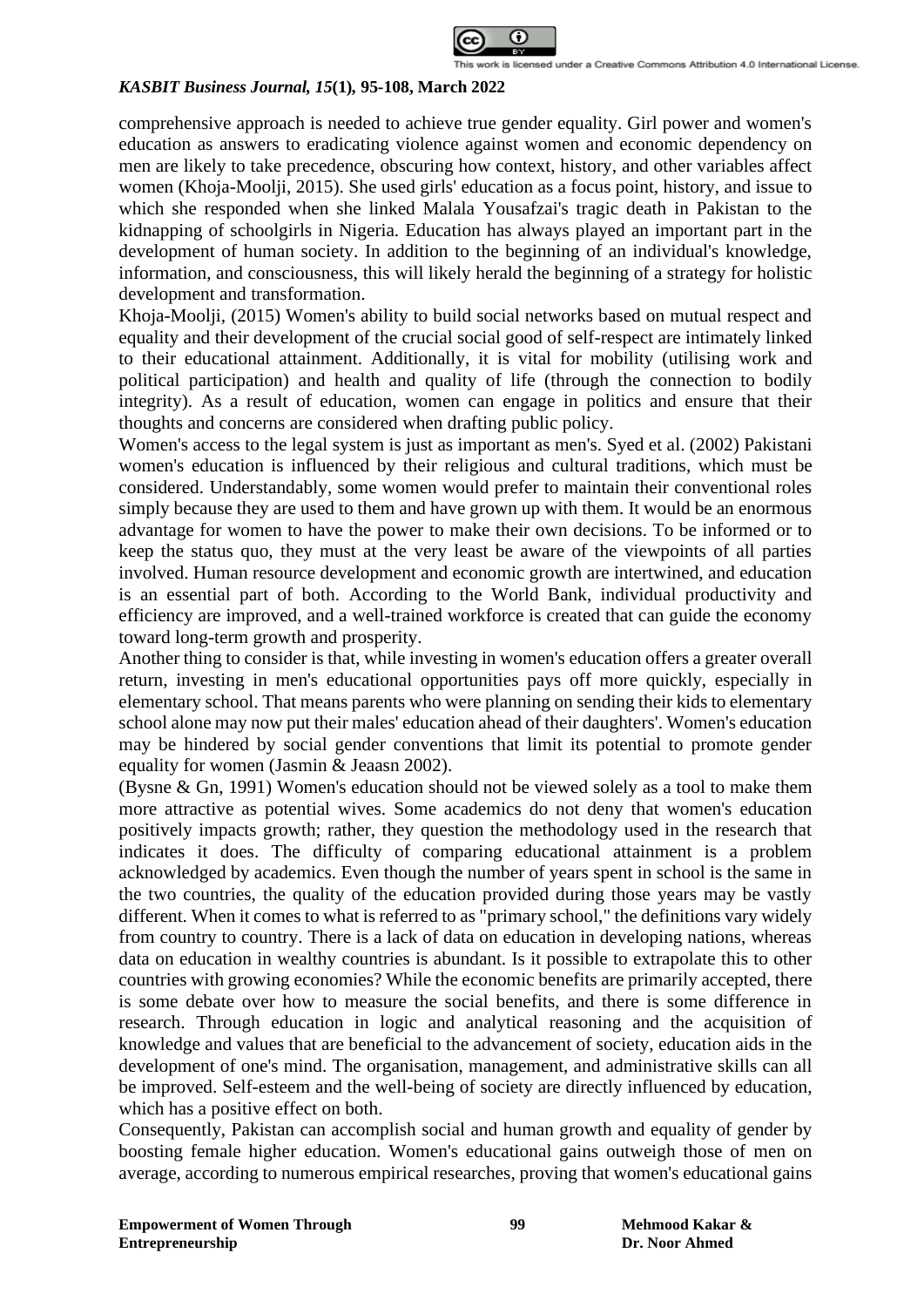

outweigh those of males. Child survival, health, and educational attainment have all been demonstrated to improve when more women have a higher education level. Because it lowers the average level of human capital in the population, a country's economic growth will be harmed if more women drop out of school. (Jasmin & Jeaasn 2002) According to developmental economists, educating women lowers fertility and infant mortality in developing nations while raising educational attainment amongst children. Gender disparities negatively impact growth in the economy in educational attainment. "Based on the regression analysis results, it has been found that the ratio of literate females to literate males and the overall literacy rate all have a positive and substantial effect on economic growth in their respective countries. Chaudhry (2007) studied the link between Pakistan's economic growth and gender imbalance in education. Time series data from many different places were sourced from a secondary source. As part of his research, he created several regression models with just a little explanatory power. Literacy rate, enrollment ratio, and the proportion of literate females to literate males all statistically significant impacts on economic growth. The gender imbalance has negatively impacted economic growth in early childhood schooling. According to Chaudhry (2009), rural poverty in southern Punjab (Pakistan) can be reduced by reducing the household size and dependency ratio, boosting education and expanding female labour involved in the agricultural sector. With data he obtained from the Asian Development Bank's project region, he used logit regression models for the estimation. The researchers found that increases in dependency and household size are associated with a rise in poverty. As it promotes work and discourages poverty-related behaviours, education has a statistically significant inverse association with the prevalence of poverty. Women's well-being would be enhanced, but so would productivity in the workforce, since more firms would be able to compete for the best and brightest workers". Women's education should be prioritised by development and feminist economists since it will positively impact the entire community.

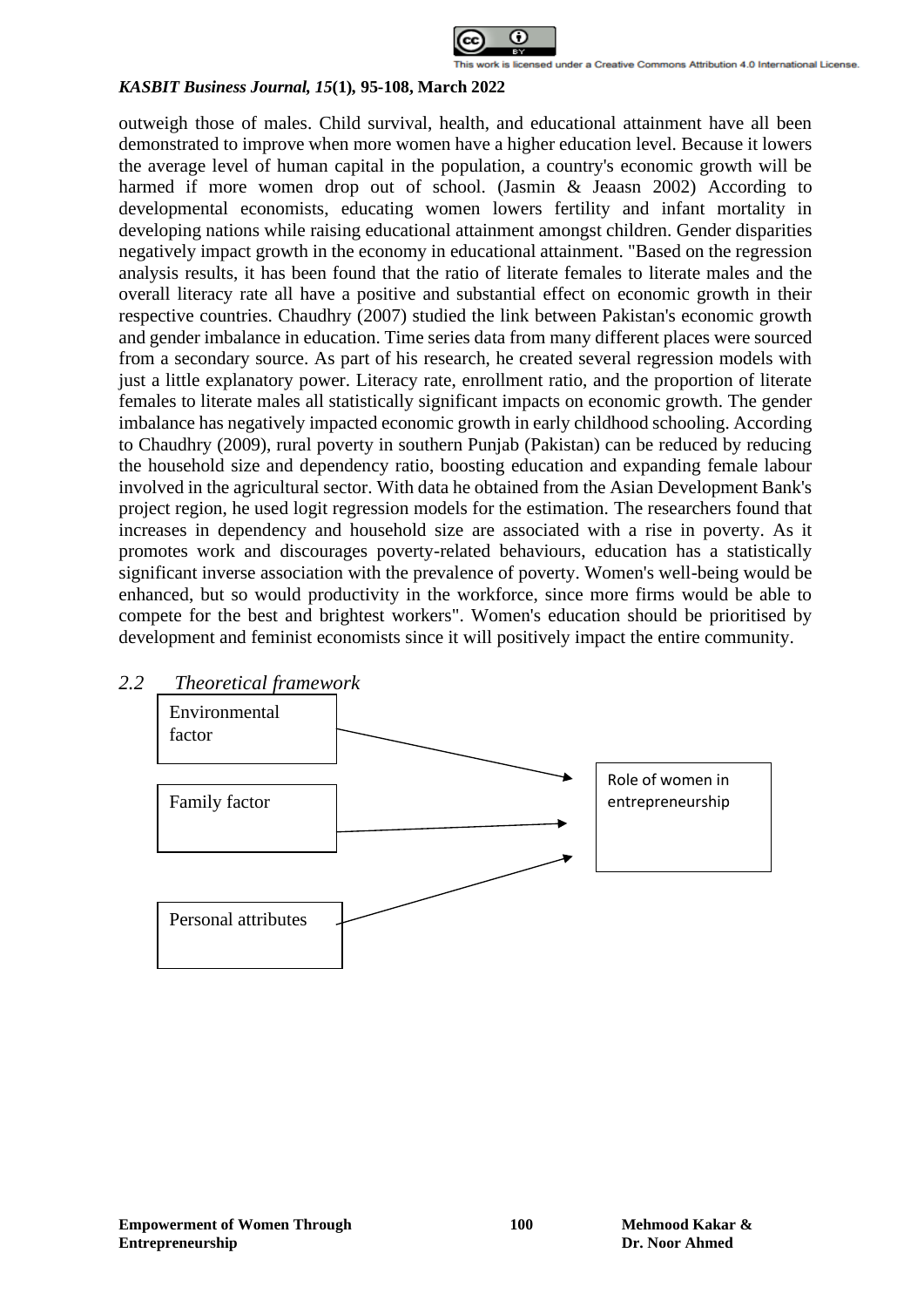

# **3. Research Methodology**

It is a systematic way to solve the problem. It tells each step of research and how the research is performed. In the context of the study, research design refers to all decisions made by the researcher in the planning of the study, including strategy, methods, unit of analysis, and research variables. The research design can be defined as a strategy adopted by a researcher to study a particular research problem. Research in both the study and the literature review relies on quantitative methods to examine the effects of various variables. The standard deviation number displays the difference between one respondent and another, with a smaller value considered better, while the descriptive analysis refers to the demographic element. A correlation analysis is used to investigate the relationship between all model variables. The independent and dependent variables' relationship can be predicted with the help of the regression analysis.

The hypothesis will be tested using the following statistical tool:

- Correlational research.
- Regression analysis
- Statistics that describe

The researcher also presented other methods for verifying dependability and validity. To ensure validity and reliability, selecting appropriate models and theories relevant to the study topic and issue statement and consistently providing them is necessary.

According to Babbie & Mouton (2009), the item, phenomenon, entity, process, or event that a person wishes to investigate is the unit of analysis. The focus of this research is on female MBA students in Quetta-area universities.

For this study, there are three independent variables and one dependent variable.

The research was carried out for scholarly purposes. To obtain results, quantitative techniques are applied. The descriptive analysis is a demographic analysis in which the mean reveals the consumer's proclivity toward a particular reaction, and the standard displays less variety. A lower standard deviation value is preferable. Rahual Argha (2014) used descriptive statistics and factor analysis to conclude his study on Online shopping: A study of factors impacting the online purchasing of products in Kolkata.

Descriptive statistics provide results about variables such as mean, standard deviation and inferential statistics to test the hypothesis. I have used both descriptive and inferential statistics to test the hypothesis and draw results in this study.

The following statistics tool has been applied to test the hypothesis:

- Correlation Analysis
- Regression Analysis
- Mean, Standard Deviation
- Reliability analysis

Using these stats, we can better understand what the data is saying. A bar graph shows the data's average, std dev, and percentage.

All variables in the model are examined using correlation analysis to see if there is a correlation between them. Here, it will be used to see if variables are positively or negatively correlated and, if so, to identify those with higher and those with lower correlation.

Using regression analysis, you may determine the relationship between the independent and dependent variables.

Because I have one dependent variable and five independent variables, I will apply multiple regression analysis in my study. This study reveals how much the independent variable has changed due to the presence of the independent variable.

A reliability analysis determines the quality of the item used to collect primary data. The extent to which data collection methods yield consistent results is shown through reliability analysis.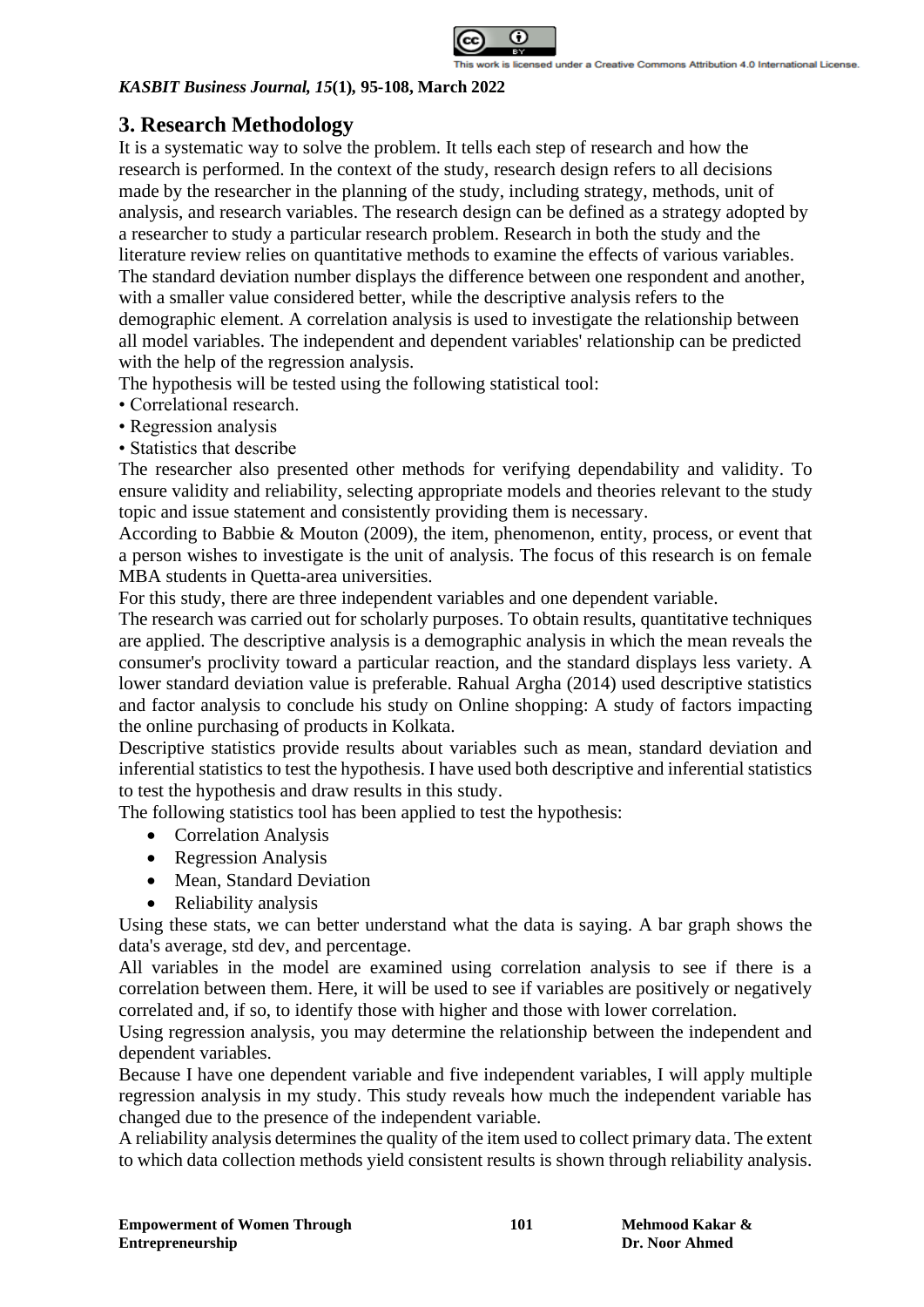

## **4. Results**

## *4.1 Reliability analysis*

| <b>Table: 4.1 Reliability Analysis</b> |                    |  |  |
|----------------------------------------|--------------------|--|--|
| <b>Item</b>                            | <b>Reliability</b> |  |  |
| <b>Environmental factor</b>            | .800               |  |  |
| Family factor                          | .837               |  |  |
| Personal attributes                    | .700               |  |  |
| Role of women in entrepreneurship      | .837               |  |  |

The above table shows the Reliability of all items. The Reliability of convenience is .800, which is excellent. The Reliability of the price is also excellent. The Reliability of change in perception due to advertising is .700, which is good and shows the consistency of results. The Reliability of the role of women in entrepreneurship is excellent.

*4.2 Descriptive Statistics*

|             | <b>Table No 1</b>             |                       |     |  |  |  |
|-------------|-------------------------------|-----------------------|-----|--|--|--|
|             | <b>Descriptive Statistics</b> |                       |     |  |  |  |
|             | Mean                          | <b>Std. Deviation</b> | N   |  |  |  |
| <b>ROWE</b> | 3.42                          | .969                  | 320 |  |  |  |
| EF          | 3.44                          | .831                  | 320 |  |  |  |
| FF          | 3.39                          | .970                  | 320 |  |  |  |
| PA          | 19.87                         | .774                  | 320 |  |  |  |

The above table shows the average response of the respondents, and on average, respondents have shown neutral responses towards the variables, and the deviation in responses is not so high, which means that respondents have the same opinion towards variables. **Table No 2**

| <b>TADIE NO 4</b>   |                 |             |       |       |       |  |
|---------------------|-----------------|-------------|-------|-------|-------|--|
| <b>Correlations</b> |                 |             |       |       |       |  |
|                     |                 | <b>ROWE</b> | EF    | FF    | PA    |  |
| <b>Pearson</b>      | <b>ROW</b>      | 1.000       | .497  | .374  | .492  |  |
| <b>Correlation</b>  | E               |             |       |       |       |  |
|                     | EF              | .497        | 1.000 | .667  | .658  |  |
|                     | FF              | .374        | .667  | 1.000 | .513  |  |
|                     | PA              | .492        | .658  | .513  | 1.000 |  |
| Sig. (1-tailed)     | <b>ROW</b>      |             | .000  | .000  | .000  |  |
|                     | E               |             |       |       |       |  |
|                     | EF              | .000        |       | .000  | .000  |  |
|                     | FF              | .000        | .000  |       | .000  |  |
|                     | PA              | .000        | .000  | .000  |       |  |
|                     |                 |             |       |       |       |  |
| N                   | <b>ROW</b><br>E | 320         | 320   | 320   | 320   |  |
|                     |                 |             |       |       |       |  |
|                     | EF              | 320         | 320   | 320   | 320   |  |
|                     | FF              | 320         | 320   | 320   | 320   |  |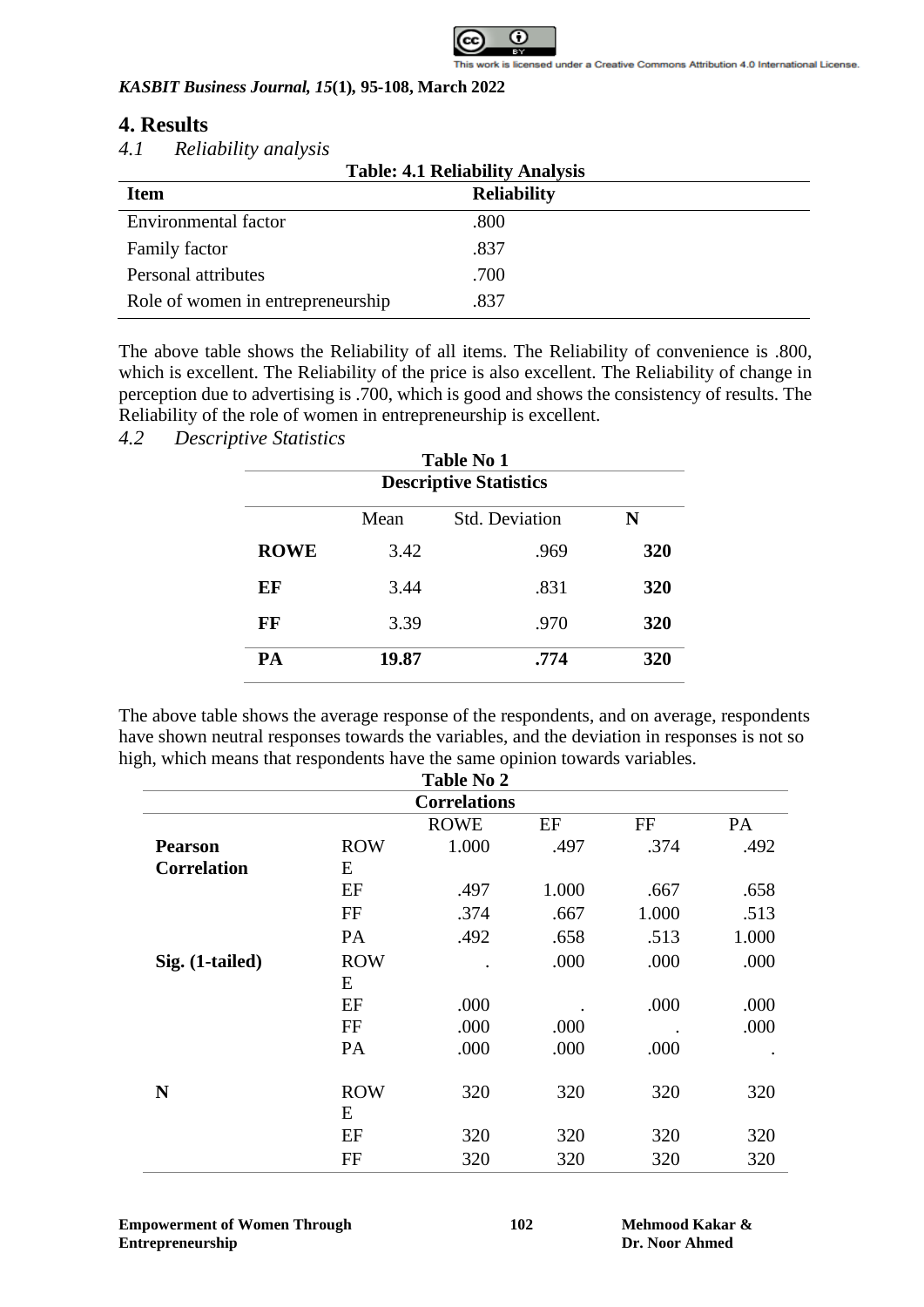is licensed under a Creative Commons Attribution 4.0 International License.

*KASBIT Business Journal, 15***(1)***,* **95-108, March 2022**

Pearson correlation shows the intensity of the relationship among the variables. ROWE has positive weal relations with all variables, while EF has a moderate positive relation with FF and PA and a weak positive relationship with ROWE. FF has a moderate positive relation with EF and PA while keeping positive with ROWE. PA has a moderate positive relation with EF and FF, while ROWE has a weak positive relationship.

The Sig. (1-tailed) shows the significance of the relation. The ROWE has significant relationships with all variables because the p-value is less than 0.05.

|                                            | Table No 3                       |                   |        |  |  |  |  |
|--------------------------------------------|----------------------------------|-------------------|--------|--|--|--|--|
|                                            | <b>Variables Entered/Removed</b> |                   |        |  |  |  |  |
| Model                                      | Variables Entered                | Variables Removed | Method |  |  |  |  |
|                                            | $PA, FF, EF^b$                   |                   | Enter  |  |  |  |  |
|                                            | a. Dependent Variable: ROWE      |                   |        |  |  |  |  |
| <b>b.</b> All requested variables entered. |                                  |                   |        |  |  |  |  |

Table (Variables Entered/Removed) describes that one model is being reported. It shows that all the independent and dependent variable is being entered. It also helps in understanding whether any variable is removed or not. Moreover, the fourth column shows that each independent variable is entered in the usual fashion.

|                                       | Table No 4     |        |            |            |  |  |  |
|---------------------------------------|----------------|--------|------------|------------|--|--|--|
| <b>Model Summary</b>                  |                |        |            |            |  |  |  |
| Mo                                    | R              | R      | Adjusted R | Std. Error |  |  |  |
| del                                   |                | Square | Square     | of the     |  |  |  |
|                                       | Estimate       |        |            |            |  |  |  |
|                                       | $.544^{\rm a}$ | .296   | .290       | .816       |  |  |  |
| a. Predictors: (Constant), PA, FF, EF |                |        |            |            |  |  |  |

(Model Summary) reflects the Model Summary and regression coefficients "R" = 0.554 or 55.4, indicating a positive correlation between the dependent variable (customer purchase intention) and the independent factors. The coefficient of determination "R2" =.296 indicates that independent variables explain 29.6 per cent of the variation in consumer purchase intention. The adjusted R square provides a more precise estimate, indicating that independent factors cause 29 per cent of the change's independent variables.

|              | Table No 5    |                   |     |                |        |                   |  |
|--------------|---------------|-------------------|-----|----------------|--------|-------------------|--|
|              | <b>ANOVA</b>  |                   |     |                |        |                   |  |
| <b>Model</b> |               | Sum of<br>Squares | df  | Mean<br>Square | F      | Sig.              |  |
|              | Regressio     | 97.394            | 3   | 32.465         | 48.710 | .000 <sup>b</sup> |  |
|              | n<br>Residual | 231.935           | 348 | .666           |        |                   |  |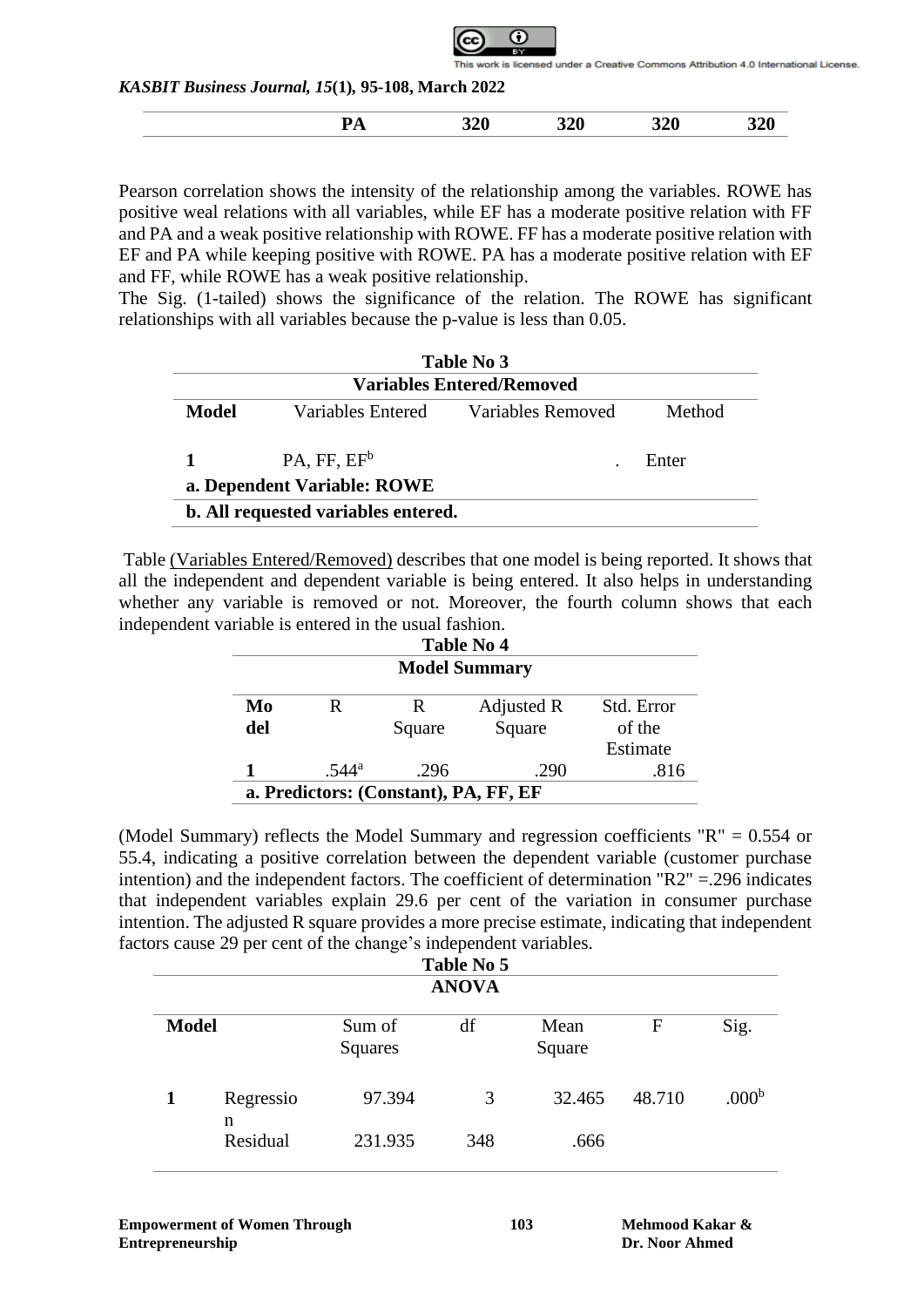

Total 329.328 351

## **a. Dependent Variable: ROWE**

## **b. Predictors: (Constant), PA, FF, EF**

A p-value of less than 0.05 means that the null hypothesis is rejected and the alternative hypothesis is accepted, which is that women's entrepreneurial roles have a positive relationship with environmental factors, family factors, and personal attributes. The p-value of less than 0.05 means that the alternative hypothesis is accepted.

A valid regression model is one in which there is a significant correlation between the dependent and independent variables. Because all independent variables must explain some kind of correlation with a dependent variable, regression models must be valid.

## *4.3 Hypotheses testing:*

The regression coefficient 1=.283 in the table suggests that one unit increase in the environmental component can increase the ROWE by.283, which is significant, and H1 is acceptable because the p-value of the environmental factor is.000, which is less than 0.05. The regression coefficient 2=.039 indicates that one unit increase in the family component reduces the participation of women in entrepreneurship by.039. This is noteworthy because the P-value is less than 0.05, and H2 is accepted.

The regression coefficient  $3 = 0.286$  indicates that increasing personal qualities by one unit improve women's entrepreneurship participation by 286. This is noteworthy because the Pvalue is less than 0.05 and H3 is accepted".

|                                                | Table No 6                  |       |                              |              |       |      |  |  |  |
|------------------------------------------------|-----------------------------|-------|------------------------------|--------------|-------|------|--|--|--|
|                                                | <b>Coefficients</b>         |       |                              |              |       |      |  |  |  |
| <b>Model</b><br>Unstandardised<br>Coefficients |                             |       | Standardised<br>Coefficients |              | Sig.  |      |  |  |  |
|                                                |                             | В     | Std. Error                   | <b>B</b> eta |       |      |  |  |  |
|                                                | (Constant)                  | 1.001 | .206                         |              | 4.858 | .000 |  |  |  |
|                                                |                             |       |                              |              |       |      |  |  |  |
|                                                | EF                          | .330  | .081                         | .283         | 4.073 | .000 |  |  |  |
|                                                | FF                          | .039  | .061                         | .039         | .643  | .500 |  |  |  |
|                                                | PA                          | .058  | .012                         | .286         | 4.741 | .000 |  |  |  |
|                                                | a. Dependent Variable: ROWE |       |                              |              |       |      |  |  |  |

## **Hypothesis:**

H1: Environmental factors have a substantial favourable impact on women's roles as entrepreneurs in Baluchistan.

H2: Family characteristics have a substantial impact on the position of women entrepreneurs in Baluchistan.

H3: Personal characteristics have a significant impact on the performance of women entrepreneurs in Baluchistan.

Despite spending most of their time away from home, the ladies of Baluchistan have inherited a rich embroidery culture. The demand for needlework in the region and elsewhere in the United States suggests satisfaction.

## **5. Conclusion**

The province of Baluchistan in Pakistan is the least developed. Baluchistan has higher levels of gender disparity than other provinces, which can be linked to a lack of education and strict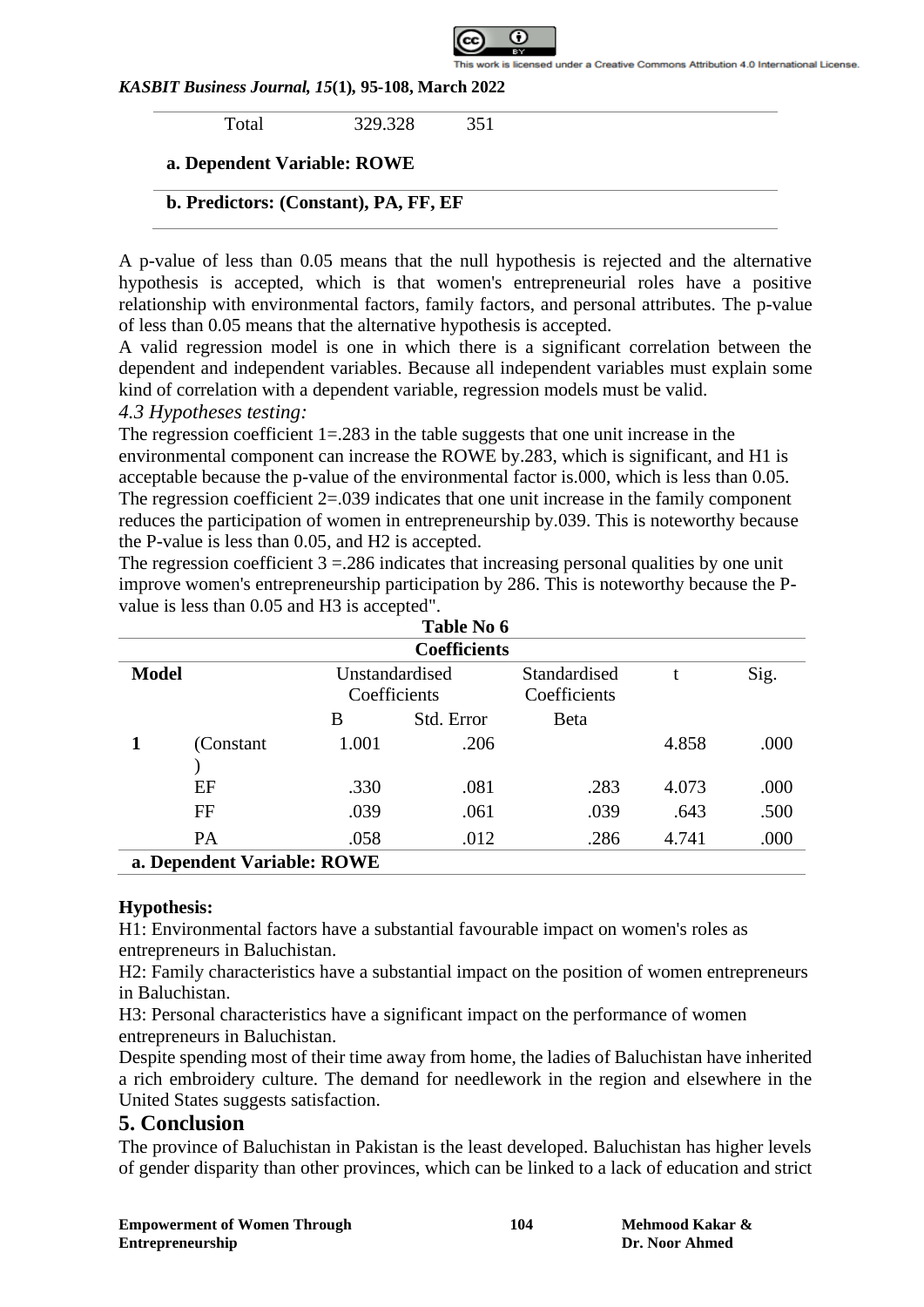

societal standards and higher poverty levels. According to the labour pressure Survey 2010- 11, the proportion of females engaged in labour pressure in Baluchistan was 6%. This is much lower than the national average of 15% or the Punjab province average of 20%. The majority of girls lack mobility and are frequently absent from their homes. Most girls concerned with agriculture are members of an unpaid circle of relatives, and their ownership of large property or land is rumoured to be limited. Accounting for 44 per cent of the country's total geographical area, but it only has 7.1 million inhabitants, accounting for 5.1 per cent of the entire population. With 7.1 million inhabitants or 5.1 per cent of the national population, it is Pakistan's most populated province. The province is exceptionally arid and remote, and it is the least developed of Pakistan's four provinces, with poverty levels well above the national average. Unacceptable road and track conditions in rural locations of the province and barriers to accessing public services such as safe drinking water, healthcare, and education are all typical occurrences in rural communities. According to the World Bank, Baluchistan has the lowest Human Development Index (HDI) of any Pakistani province and the slowest rate of HDI increase between 1998 and 2005.

## *5.1 Discussion*

Educational opportunities for a country's citizens significantly impact its development and well-being. Powerful transformation can be achieved with its use. A country's national goals can be achieved through creating minds that have the information, skills, and competencies necessary to shape the country's future. Many people agree that literacy and primary education are critical to social equity, economic prosperity, social well-being, and stability. (Ahmed et al., 2020) Prioritising women's education entails addressing a wide range of issues, from improving the health and status of women and girls to providing quality early childhood care, ensuring adequate food, water, and sanitation, and fostering community participation in decision-making processes. There are only a few instances in history where their education aided the advancement of women. In locations with a high poverty level, the economic benefits of investing in women are significantly smaller than in other areas. Women's education, in some situations, is inferior to that of men, which reduces its utility. This issue is frequently accompanied by implementation of a so-called "hidden curriculum" in schools, which promotes particular views and ideologies in the students. Educated women may choose lower-paying traditionally female employment over higher-paying alternatives because of the emphasis on male dominance, which has adverse economic and societal effects (Ahmed et al., 2020).

## *5.2 Recommendations*

The study has the following recommendations;

- 1. The study recommends that women in Balochistan should take the initiative in agriculture and handicrafts
- 2. Government should support businesses by giving them small loans in rural areas of Balochistan
- 3. NGOs and welfare institutions must raise awareness about the power of women entrepreneurs, who are traditionally limited in how they can organise and run their businesses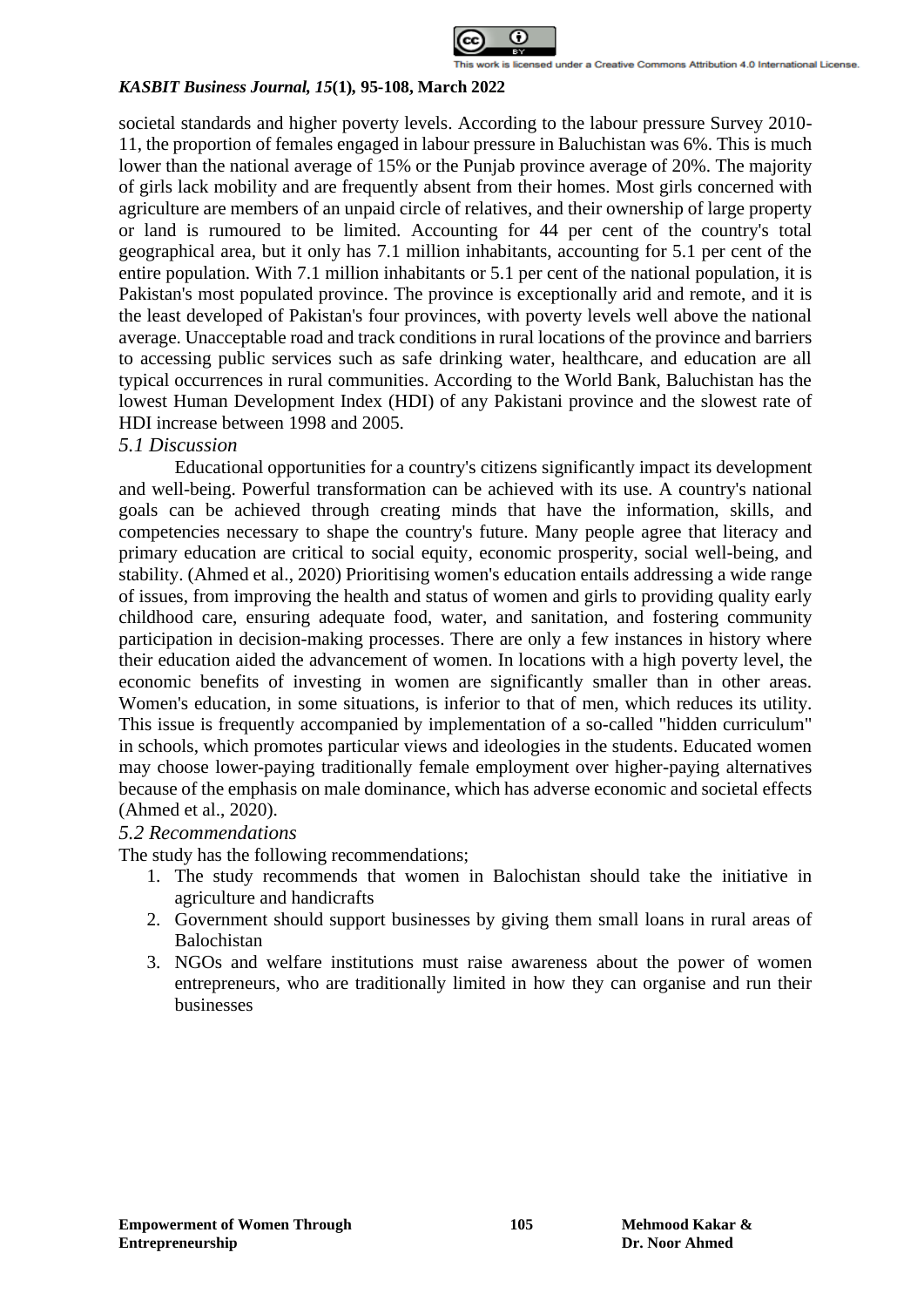

## **References**

- Adeel Anjum, NK (2012) problems and prospects of women entrepreneur; a case study of Quetta-Pakistan international. *Journal of business and social sciences*, 3.177-78.
- Afra, TH (2010). "Enterprising behaviour of enterprise-less ruler women entrepreneurs of Khaiber Pashtoon Khawa of Pakistan" *European journal of social science*, 18,109,119.
- Afza, T., Hassan, M., and Rashid, M.A. (2010). 'Enterprising Behaviour of Enterprise-less Rural Women Entrepreneurs of Khyber Pakhtunkhwa of Pakistan,' European Journal of Social Sciences, Vol. 18, No. 1, pp. 109-119.
- Afza, T., Hassan, M., and Rashid, M.A. (2010). 'Enterprising Behaviour of Enterprise-less Rural Women Entrepreneurs of Khyber Pakhtunkhawa of Pakistan,' European Journal of Social Sciences, Vol. 18, No. 1, pp. 109-119.
- Ahamad, T., Hemlata, E., & Narayana, A. (2015). NGOs' role in women's empowerment with special reference to Uttar Pradesh. *International Journal of Applied Research*, *1*(10), 115-118.
- Ahl, H. (2006). 'Why research on women entrepreneurs needs new directions,' Entrepreneurship Theory and Practice, Vol. 30, No. 5, August, pp. 596-621.
- Ahl, H. (2006). 'Why research on women entrepreneurs needs new directions,' Entrepreneurship Theory and Practice, Vol. 30, No. 5, August, pp. 596- 621.
- Ahmad, N. (1999). Factors affecting the business performance of Maly women entrepreneurs in the Klang Valley. Master thesis, University Sains Malaysia
- Ahmad, S.Z. (2011). 'Businesswomen in the kingdom of Saudi Arabia: Characteristics, Growth patterns and Progression in Regional Context, 'Equality, diversity, and Inclusion: An International Journal, Vol. 30, No. 7, pp. 610-614.
- Ahmad, S.Z. (2011). 'Businesswomen in the kingdom of Saudi Arabia: Characteristics, Growth patterns and Progression in Regional Context, 'Equality, diversity, and Inclusion: An International Journal, Vol. 30, No. 7, pp. 610-614.
- Aikman, S., & Unterhalter, E. (Eds.). (2005). Beyond access: Transforming policy and practice for gender equality in education. Oxfam.
- Akbar, N. (2010). *Women rights in FATA Pakistan: A critical review of NGO's communication strategies for project implementation*. Department of Social Anthropology, University of Tromso, Norway.
- Alkire, S. (2010). Human development: Definitions, critiques, and related concepts. OPHI. Working Paper (36), available at http://dx.doi.org/10.2139/ssrn.1815263.
- Allahdadi, F. (2011). Women's empowerment for rural development. *The Journal of American Science, 7*(1), 40-42*.*
- Amutha, D. (2011). 'Enterprise Involvement of Women Entrepreneurs,' Research on Humanities and Social Sciences, Vol. 1, No. 1, pp. 39-44.
- Amutha, D. (2011). 'Enterprise Involvement of Women Entrepreneurs,' Research on Humanities and Social Sciences, Vol. 1, No. 1, pp. 39-44.
- Anigwe, A. (2014). Perceptions of Women in Political Leadership Positions in Nigeria. Doctoral Dissertation, Walden University).
- Anjum, M. Zia, S.M. Raza. H (2014). Cultural Dimensions of Pakistan: A Comparison of Sindh, Punjab, Balochistan and Khyber Pakhtunkhwa Provinces. International Journal of Management Sciences, 4(6), 261-276.
- Arai, K., & Tabata, Y. (2006). Socio-Cultural Factors Affecting Girls' Limited Access to School Education in North WestFrontier Province of Pakistan. A.P.E.R.A. Conference, 28-30 November, Hong Kong.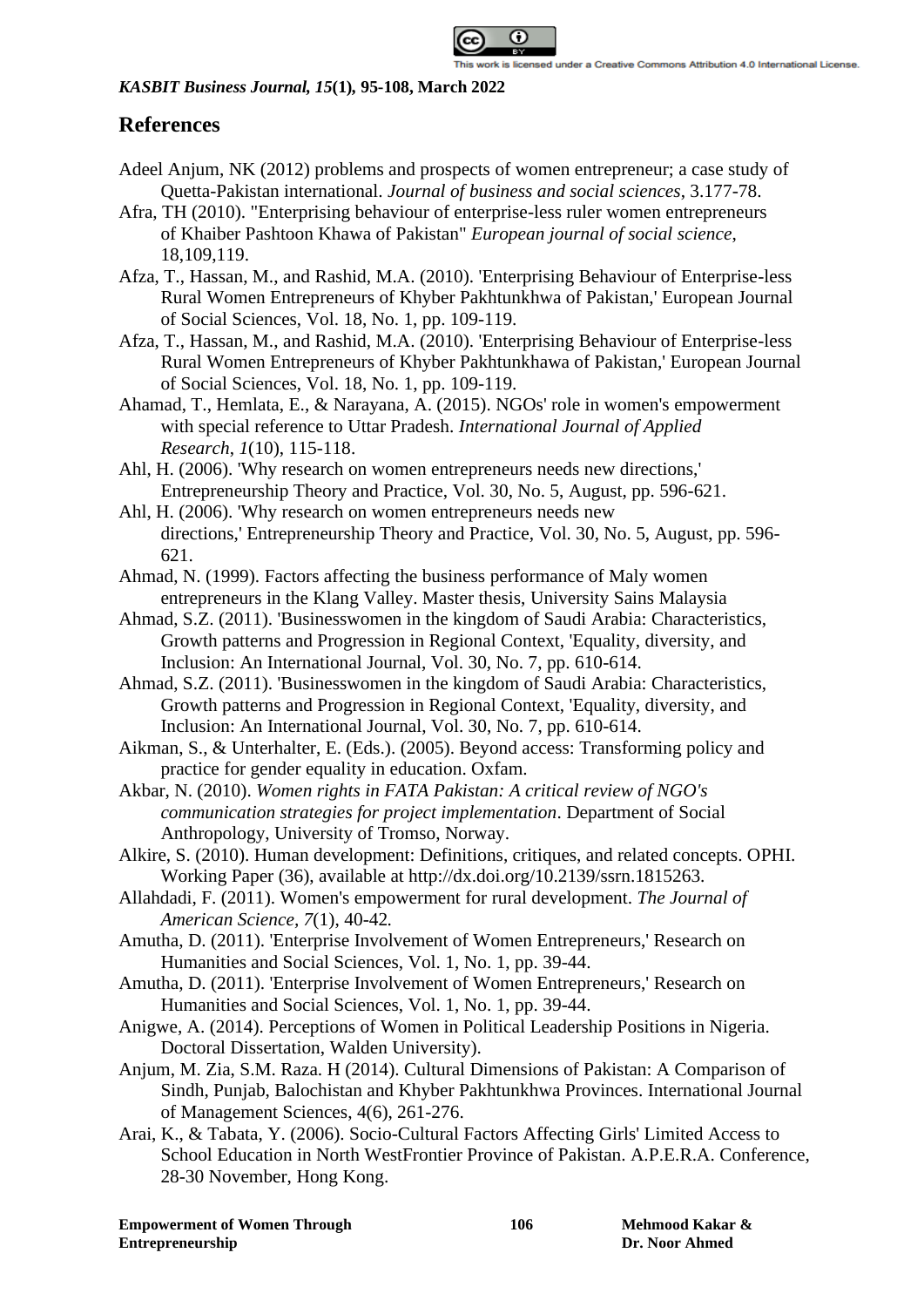

- Axelrod, R., & Hammond, R. A. (2003, April). The evolution of ethnocentric behaviour. In Midwest Political Science Convention, 2-30.
- Azhar, T. (2008). Patriarchy, militarisation, and the gender gap in education: The case of Pakistan (Doctoral Dissertation, Pennsylvania State University, America).
- Bamberger, P. A., Kluger, A. N., & Suchard, R. (1999). Research Notes The Antecedents and Consequences of Union Commitment: A Meta-Analysis. Academy of Management Journal, 42(3), 304-318.
- Barker, G. T. (2005). Dying to be men: youth, masculinity, and social exclusion. Psychology Press.
- Bell, D., 1999. *The Coming of the Post-Industrial Society: A Venture in Social Forecasting*. New York, NY: Basic Books.
- Bhatti, N., Jamali, M. B., Phulpoto, N. N., Mehmood, T., & Shaikh, F. M. (2011). Domestic violence against women: A case study of district Jacob Abadi, Sindh Pakistan. Asian Social Science, 7(12), 146.
- Biernacki, P., & Waldorf, D. (1981). Snowball sampling: Problems and techniques of chain referral sampling. Sociological methods & research, 10(2), 141-163.
- Black Z.a. (1992), Entrepreneurship Education research Experience and challenge in the state of the art of entrepreneurship, *ed, Sexton*, D.L and Lasorda, J.D, Boston MA.
- Brindley, C. (2005) Barriers to women archiving their entrepreneur potential; women and risk, an international *journal of entrepreneurial behaviour and research*, 144-161.
- Bukhari, S. M. H., & Asim, M. (2013). Women empowerment in a Muslim society: A Practical Observation. Women, 5(1), 768-778.
- Charnovitz, S. (1996). Two centuries of participation: NGOs and international governance. *Mich J.Int'lL.18,* 183.
- Chaudhry, I. S., & Rahman, S. (2009). An empirical analysis is the impact of gender inequality in education on rural poverty in Pakistan. European Journal of Economics, Finance and Administrative Sciences, 15(1), 174- 188.
- Chaudhry, I. S., & Rahman, S. (2009). The impact of gender inequality in education on rural poverty in Pakistan: an empirical analysis. European Journal of Economics, Finance and Administrative Sciences, 15(1), 174- 188.
- Chavis, M. E. (2011). Meena: Heroine of Afghanistan. Random House.
- Creswell, J. W. (2007). Qualitative inquiry and research method: Choosing among five approaches. Thousand Oaks, CA: Sage.
- Critelli, F. M. (2010). Women's rights= Human rights: Pakistani women against gender violence. The Journal of Sociology & Social Welfare 37(2), 135-160.
- Daraz, U. (2012). Pakhtun Social Structure and its Impacts on Women Education (MS Thesis Department of Sociology International Islamic University Islamabad).
- Daraz, U. (2012). Pakhtun Social Structure and its Impacts on Women Education. (Master Thesis, International Islamic University Islamabad, Pakistan).
- Daulatzai, A. (2006). Acknowledging Afghanistan Notes and Queries on an Occupation. Cultural Dynamics, 18(3), 293-311.
- Flood, M. (2001). Men's collective anti-violence activism and the struggle for gender justice. Development, 44(3), 42-47.
- GR (2012) A study of women entrepreneurs' problems and prospects with particular reference ERODE, District, *Journal of Physical and social science*,3-6.
- Gómez, O.A, & Gasper, D.R. (2013, January). Human Security: A Thematic Guidance Note for Regional and National Human Development Report Teams. ISS. Staff Group 2: States, Societies, and World Development. UNDP - United Nations Development Programme. Retrieved from http://hdl.handle.net/1765/50571.